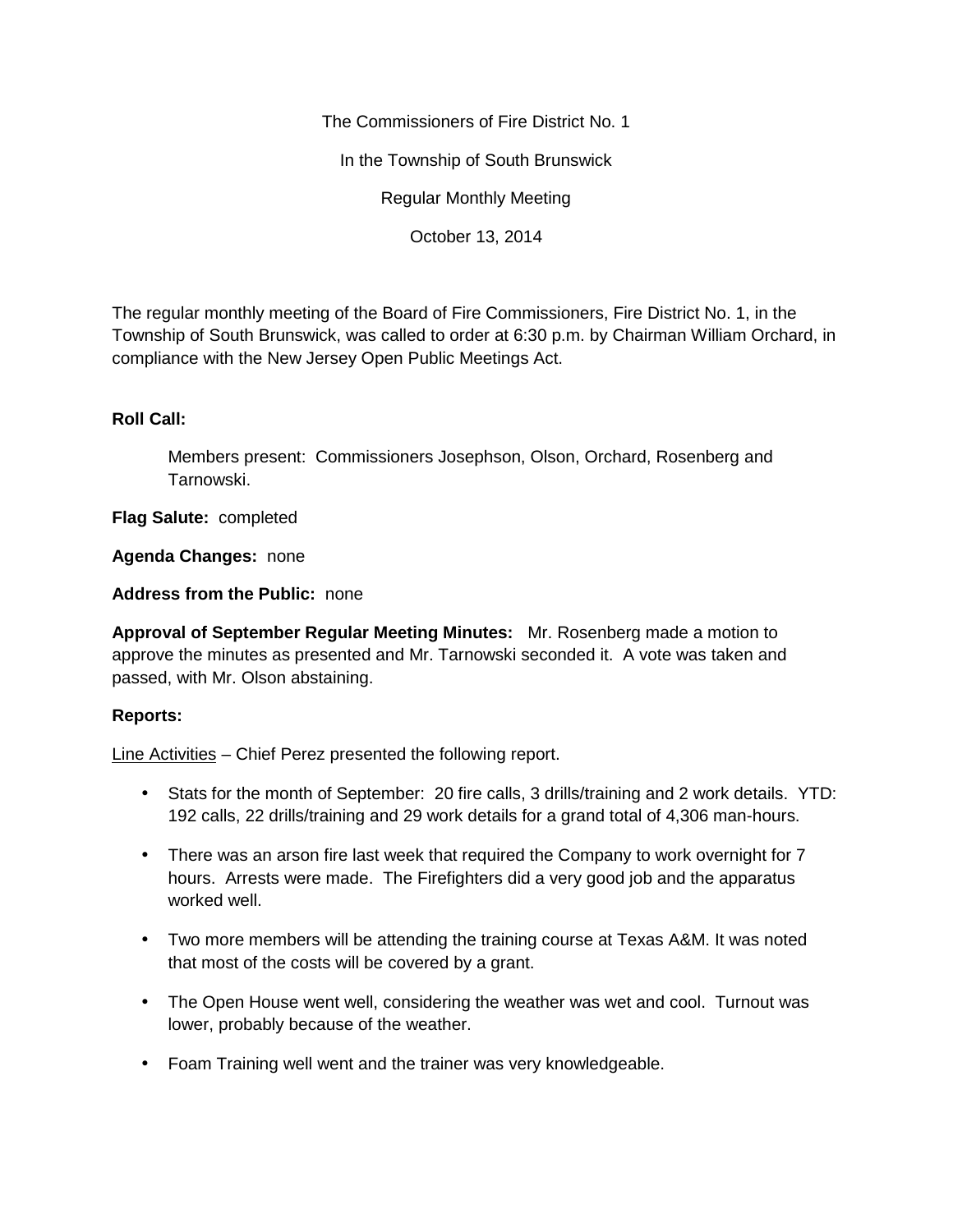President's Report – As previously noted, the Open House went well. Also, a new junior member was sworn in, who happens to be the younger brother of a probationary firefighter. Finally, elections for 2015 Officers will be next month.

Treasurer's ReportVoucher List – Mr. Rosenberg presented the report (file copy attached). He noted that the Insurance payments will paid this month. Mr. Perez noted that insurance coverage will now include a cyber policy. A preliminary copy of the proposed 2015 was distributed for the Board to review.

After review of the Voucher List, Mr. Olson made a motion to approve the List as presented and Mr. Josephson seconded it. A vote was taken and passed unanimously.

Secretary's Report - Mr. Olson had nothing to report.

Fire Coordinator's Report – Mr. Perez presented the following report:

- 1. The ladder truck went out for repairs and yearly maintenance; testing will take place later.
- 2. Station 23's A/C unit needs repairs, which will be looked into to see the extent of work necessary.
- 3. The General Election will be on 11/4 at Station 23. The trailer will be left at Station 22 until the election is over.
- 4. School visits for Fire Prevention Month are in the process of being done and should be completed in November.
- 5. A Capital Improvement Plan was distributed (file copy attached). The aim of the Plan is to spread out the purchases of large apparatus. He noted that NFPA dictates when some types of apparatus must be replaced, usually 20 years. Also, the Plan includes other projects such as the generator's replacement, Opticom Light Emitters for Rt. 1, and Flashing Lights at Station 22. Mr. Perez noted that fire apparatus exiting and entering the building have a very difficult due to traffic.

Chairman's Report – Mr. Orchard had nothing to report.

Standing Committee Reports –

*Fire Company Liaison –* nothing to report.

*Rescue Squad Liaison –* nothing to report.

*Public Relations –* The website is up to date. All Commissioners have completed their Financial Disclosure forms.